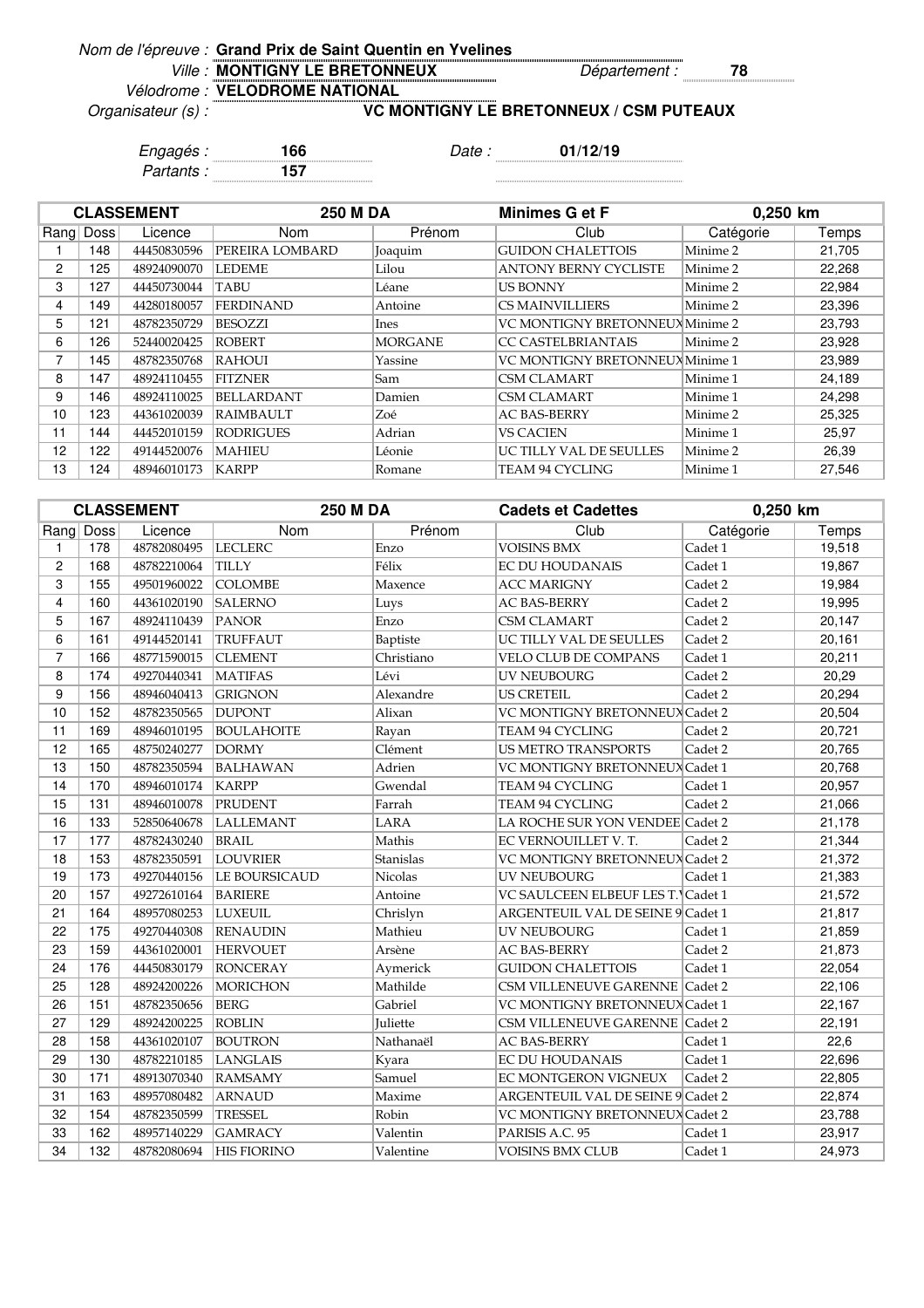|                |           | <b>CLASSEMENT</b>          | <b>SCRATCH</b>           |                | D1 - D2                              | 7,500 km       |           |
|----------------|-----------|----------------------------|--------------------------|----------------|--------------------------------------|----------------|-----------|
|                | Rang Doss | Licence                    | Nom                      | Prénom         | Club                                 | Catégorie      | Pts/Temps |
| 1.             | 69        | 48750160064                | <b>MARTIGNOLE</b>        | Eric           | PARIS CYCLISTE OLYMPIQUE D1          |                |           |
| 2              | 53        | 48913110181                | LAUR                     | Christophe     | <b>VC ETAMPES</b>                    | D1 Open        |           |
| 3              | 51        | 48782350712                | VENTURI                  | Gilles         | VC MONTIGNY BRETONNEUX D1 Open       |                |           |
| 4              | 58        | 48935330099                | <b>SIGER</b>             | Jean Pierre    | ES STAINS-CYCLISME                   | D1 Open        |           |
| 5              | 57        | 48935330203                | <b>MUSELET</b>           | Julien         | ES STAINS-CYCLISME                   | D1             |           |
| 6              | 56        | 48935330010                | <b>LIGER</b>             | Laurent        | ES STAINS-CYCLISME                   | D1             |           |
| $\overline{7}$ | 59        | 47020690046                | <b>TANJON</b>            | Bruno          | <b>EC VALLEE DE L'AISNE</b>          | D1             |           |
| 8              | 60        | 44361020210                | <b>ASSADET</b>           | Alain          | AC BAS-BERRY                         | D2 Open        |           |
| 9              | 68        | 48782250014                | <b>AUVRAY</b>            | Ghislain       | CO BOIS D'ARCY                       | D1 Open        |           |
| 10             | 65        | 48782160037                | <b>BONNEAU</b>           | Eric           | EC VELIZY 78                         | D2             |           |
| 11             | 52        | 48782490002                | <b>LEBEAU</b>            | Thierry        | A.S. SAPEURS POMPIERS YVEI D1 Open   |                |           |
| 12             | 61        | 44361020026                | <b>HERVOUET</b>          | Eric           | AC BAS-BERRY                         | D1 Open        |           |
| 13             | 63        | 44361020082                | VIGNEAU                  | Bernard        | AC BAS-BERRY                         | D <sub>2</sub> |           |
| 14             | 67        | 48957100157                | <b>AUTHOUART</b>         | Frédéric       | <b>AC VAL D'OISE</b>                 | D2             |           |
| 15             | 62        | 44361020041                | <b>MERY</b>              | Dominique      | AC BAS-BERRY                         | D1 Open        |           |
| 16             | 50        | 48782350589                | RAT                      | Laurent        | VC MONTIGNY BRETONNEUX D2            |                |           |
| 17             | 66        | 48957400001                | <b>ROUSSEL</b>           | Laurent        | TEAM BIKE CYCLISTE SAINT FD1         |                |           |
| 18             | 49        | 48782350590                | <b>MENDES</b>            | Dominique      | VC MONTIGNY BRETONNEUX D2            |                |           |
| 19             | 54        | 48913110200                | <b>SALOU</b>             | Cedrick        | <b>VC ETAMPES</b>                    | D1 Open        |           |
| 20             | 64        | 48782160073                | <b>ANDERSON</b>          | Dominique      | EC VELIZY 78                         | D1             |           |
| 21             | 70        | 48924070013                | <b>MASSART</b>           | Frédéric       | <b>VC GARENNOIS</b>                  | D1 Open        |           |
| 22             | 55        | 48771140035                | FAHY                     | Cyril          | <b>JS FERTE GAUCHER</b>              | D <sub>2</sub> |           |
|                |           |                            |                          |                |                                      |                |           |
|                |           |                            |                          |                |                                      |                |           |
|                |           | <b>CLASSEMENT</b>          | <b>SCRATCH</b>           |                | D3 - D4                              | 5,000 km       |           |
|                | Rang Doss | Licence                    | Nom                      | Prénom         | Club                                 | Catégorie      | Pts/Temps |
| 1              | 94        | 48788000169                | LAURENT                  | David          | LICENCE INDIVIDUELLE                 | D3             |           |
| $\overline{c}$ | 95        | 48924200108                | <b>DA CRUZ</b>           | Aderito        | CSM VILLENEUVE LA GAREN D3           |                |           |
| 3              | 74        | 48924010350                | VANVYNCKT                | Michel         | <b>CSM PUTEAUX</b>                   | D <sub>3</sub> |           |
| 4              | 86        | 48924150009                | <b>MUSELET</b>           | Christian      | COURBEVOIE SPORTS CYCLIS D4          |                |           |
| 5              | 81        | 48782160099                | <b>ADRIEN</b>            | Jean Paul      | <b>EC VELIZY 78</b>                  | D3             |           |
| 6              | 93        | 49764670024                | <b>PETIPAS</b>           | André          | <b>BARENTIN CYCLOSPORT</b>           | D <sub>3</sub> |           |
| $\overline{7}$ | 77        | 48935330190                | PINON                    | Cédric         | ES STAINS-CYCLISME                   | D <sub>3</sub> |           |
| 8              | 87        | 48957130060                | <b>BLAZUTTI</b>          | Dominique      | A. SOISY ENGHIEN LA BARRE D3         |                |           |
| 9              | 92        | 44281100248                | <b>TROUVE</b>            | Guy            | ES MAINTENON PIERRES                 | D4             |           |
| 10             | 88        | 48771400052                | <b>BRIAND</b>            | Arnaud         | <b>VC BROU</b>                       | D <sub>4</sub> |           |
| 11             | 89        |                            | 48771400044   LE QUERNEC | Yves           | <b>VC BROU</b>                       | D4             |           |
| 12             | 76        |                            | 48782350061 ROCHEFORT    | Cyril          | VC MONTIGNY BRETONNEUX D3            |                |           |
| 13             | 78        | 48924200228                | <b>DE SANCTIS</b>        | Luciano        | CSM VILLENEUVE GARENNE D3            |                |           |
| 14             | 84        | 48782280162                | <b>HEROIN</b>            | Cédric         | US MAULE CYCLISME                    | D3             |           |
| 15             | 90        | 44281100057                | <b>BARBOUX</b>           | Jean Marc      | <b>ES MAINTENON PIERRES</b>          | D3             |           |
| 16             | 75        | 48782350725                | <b>GOBERT</b>            | Christophe     | VC MONTIGNY BRETONNEUX D3            |                |           |
| 17             | 82        | 48782160111                | PIRIO                    | Yvan           | <b>EC VELIZY 78</b>                  | D4             |           |
| 18             | 85        | 48924150038                | LE QUERE                 | Marcel         | COURBEVOIE SPORTS CYCLIS D4          |                |           |
| 19             | 73        | 48924010066                | <b>PLAZA</b>             | Olivier        | <b>CSM PUTEAUX</b>                   | D3             |           |
| 20             | 79        | 48924200211                | <b>MOYNET</b>            | Christophe     | CSM VILLENEUVE GARENNE   D4          |                |           |
| 21<br>22       | 83<br>91  | 48782160094<br>44281100091 | PLEAU<br><b>DUPIN</b>    | Joël<br>Claude | EC VELIZY 78<br>ES MAINTENON PIERRES | D4<br>D4       |           |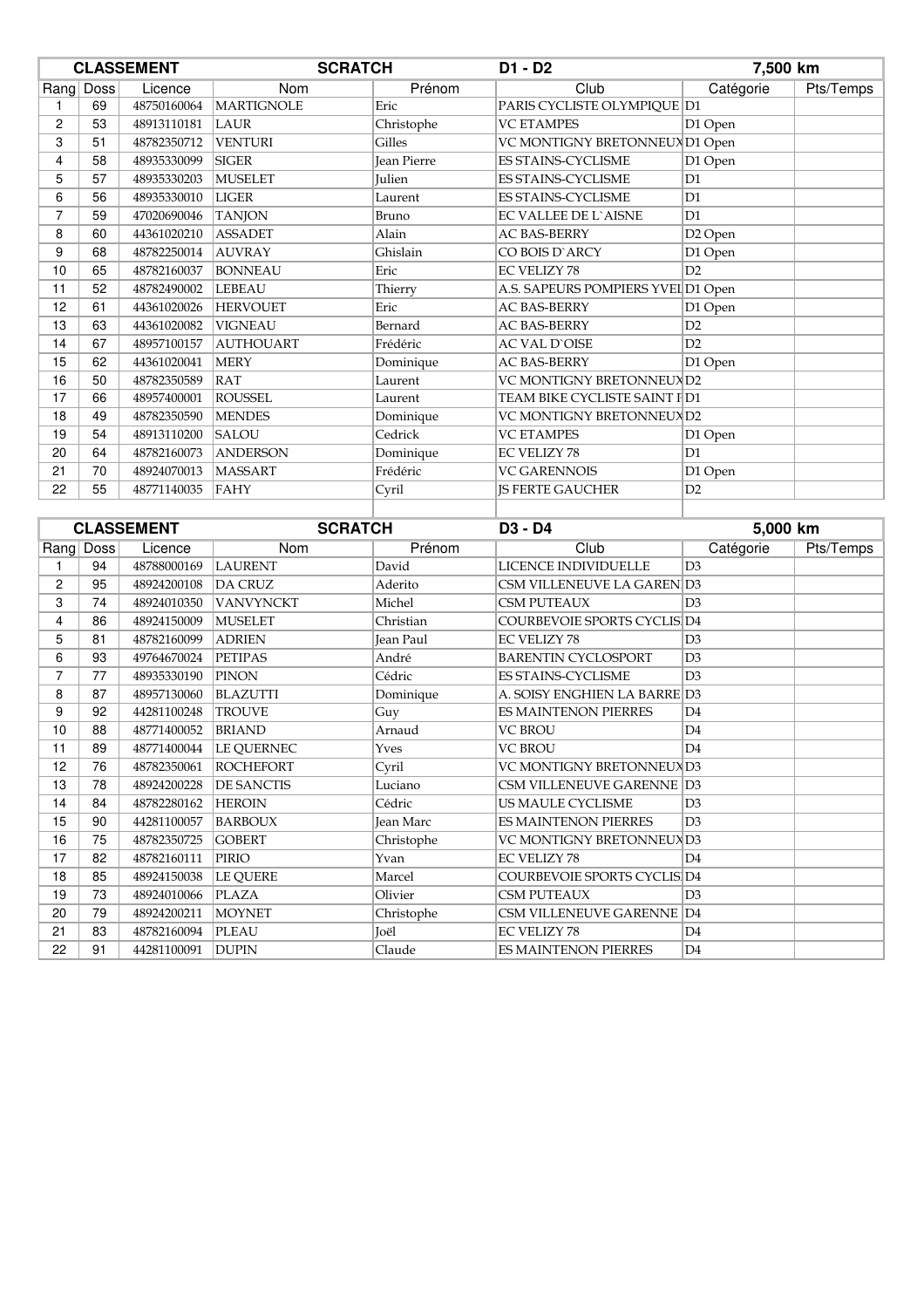|                |           | <b>CLASSEMENT</b> | <b>VITESSE</b>    |                | Minimes G et F                  |           | km        |
|----------------|-----------|-------------------|-------------------|----------------|---------------------------------|-----------|-----------|
|                | Rang Doss | Licence           | <b>Nom</b>        | Prénom         | Club                            | Catégorie | Pts/Temps |
|                | 148       | 44450830596       | PEREIRA LOMBARD   | Joaquim        | <b>GUIDON CHALETTOIS</b>        | Minime 2  |           |
| $\overline{2}$ | 149       | 44280180057       | <b>FERDINAND</b>  | Antoine        | <b>CS MAINVILLIERS</b>          | Minime 2  |           |
| 3              | 125       | 48924090070       | <b>LEDEME</b>     | Lilou          | <b>ANTONY BERNY CYCLISTE</b>    | Minime 2  |           |
| 4              | 145       | 48782350768       | RAHOUI            | Yassine        | VC MONTIGNY BRETONNEUX Minime 1 |           |           |
| 5              | 121       | 48782350729       | <b>BESOZZI</b>    | Ines           | VC MONTIGNY BRETONNEUNMinime 2  |           |           |
| 6              | 127       | 44450730044       | TABU              | Léane          | <b>US BONNY</b>                 | Minime 2  |           |
|                | 147       | 48924110455       | <b>FITZNER</b>    | Sam            | <b>CSM CLAMART</b>              | Minime 1  |           |
| 8              | 126       | 52440020425       | <b>ROBERT</b>     | <b>MORGANE</b> | <b>CC CASTELBRIANTAIS</b>       | Minime 2  |           |
| 9              | 122       | 49144520076       | <b>MAHIEU</b>     | Léonie         | UC TILLY VAL DE SEULLES         | Minime 2  |           |
| 10             | 146       | 48924110025       | <b>BELLARDANT</b> | Damien         | <b>CSM CLAMART</b>              | Minime 1  |           |
| 11             | 123       | 44361020039       | <b>RAIMBAULT</b>  | Zoé            | <b>AC BAS-BERRY</b>             | Minime 2  |           |
| 12             | 144       | 44452010159       | <b>RODRIGUES</b>  | Adrian         | <b>VS CACIEN</b>                | Minime 1  |           |
| 13             | 124       | 48946010173       | <b>KARPP</b>      | Romane         | TEAM 94 CYCLING                 | Minime 1  |           |

|                | <b>CLASSEMENT</b><br><b>VITESSE</b><br><b>Cadets et Cadettes</b> |             |                      |             |                                   |           |     |
|----------------|------------------------------------------------------------------|-------------|----------------------|-------------|-----------------------------------|-----------|-----|
|                | Rang Doss                                                        | Licence     | Nom                  | Prénom      | Club                              | Catégorie | Pts |
| $\mathbf{1}$   | 160                                                              | 44361020190 | <b>SALERNO</b>       | Luys        | AC BAS-BERRY                      | Cadet 2   |     |
| $\overline{c}$ | 167                                                              | 48924110439 | PANOR                | Enzo        | <b>CSM CLAMART</b>                | Cadet 2   |     |
| 3              | 174                                                              | 49270440341 | <b>MATIFAS</b>       | Lévi        | <b>UV NEUBOURG</b>                | Cadet 2   |     |
| 4              | 178                                                              | 48782080495 | <b>LECLERC</b>       | Enzo        | <b>VOISINS BMX</b>                | Cadet 1   |     |
| 5              | 168                                                              | 48782210064 | <b>TILLY</b>         | Félix       | <b>EC DU HOUDANAIS</b>            | Cadet 1   |     |
| 6              | 161                                                              | 49144520141 | <b>TRUFFAUT</b>      | Baptiste    | UC TILLY VAL DE SEULLES           | Cadet 2   |     |
| $\overline{7}$ | 155                                                              | 49501960022 | <b>COLOMBE</b>       | Maxence     | <b>ACC MARIGNY</b>                | Cadet 2   |     |
| 8              | 166                                                              | 48771590015 | <b>CLEMENT</b>       | Christiano  | VELO CLUB DE COMPANS              | Cadet 1   |     |
| 9              | 152                                                              | 48782350565 | <b>DUPONT</b>        | Alixan      | VC MONTIGNY BRETONNEUX Cadet 2    |           |     |
| 10             | 150                                                              | 48782350594 | <b>BALHAWAN</b>      | Adrien      | VC MONTIGNY BRETONNEUX Cadet 1    |           |     |
| 11             | 156                                                              | 48946040413 | <b>GRIGNON</b>       | Alexandre   | <b>US CRETEIL</b>                 | Cadet 2   |     |
| 12             | 170                                                              | 48946010174 | <b>KARPP</b>         | Gwendal     | <b>TEAM 94 CYCLING</b>            | Cadet 1   |     |
| 13             | 165                                                              | 48750240277 | <b>DORMY</b>         | Clément     | <b>US METRO TRANSPORTS</b>        | Cadet 2   |     |
| 14             | 177                                                              | 48782430240 | <b>BRAIL</b>         | Mathis      | EC VERNOUILLET V.T.               | Cadet 2   |     |
| 15             | 131                                                              | 48946010078 | PRUDENT              | Farrah      | <b>TEAM 94 CYCLING</b>            | Cadet 2   |     |
| 16             | 169                                                              | 48946010195 | <b>BOULAHOITE</b>    | Rayan       | <b>TEAM 94 CYCLING</b>            | Cadet 2   |     |
| 17             | 133                                                              | 52850640678 | LALLEMANT            | <b>LARA</b> | LA ROCHE SUR YON VENDEE Cadet 2   |           |     |
| 18             | 157                                                              | 49272610164 | <b>BARIERE</b>       | Antoine     | VC SAULCEEN ELBEUF LES T. Cadet 1 |           |     |
| 19             | 173                                                              | 49270440156 | <b>LE BOURSICAUD</b> | Nicolas     | <b>UV NEUBOURG</b>                | Cadet 1   |     |
| 20             | 159                                                              | 44361020001 | <b>HERVOUET</b>      | Arsène      | <b>AC BAS-BERRY</b>               | Cadet 2   |     |
| 21             | 164                                                              | 48957080253 | <b>LUXEUIL</b>       | Chrislyn    | ARGENTEUIL VAL DE SEINE 9 Cadet 1 |           |     |
| 22             | 153                                                              | 48782350591 | <b>LOUVRIER</b>      | Stanislas   | VC MONTIGNY BRETONNEUX Cadet 2    |           |     |
| 23             | 158                                                              | 44361020107 | <b>BOUTRON</b>       | Nathanaël   | <b>AC BAS-BERRY</b>               | Cadet 1   |     |
| 24             | 176                                                              | 44450830179 | <b>RONCERAY</b>      | Aymerick    | <b>GUIDON CHALETTOIS</b>          | Cadet 1   |     |
| 25             | 175                                                              | 49270440308 | <b>RENAUDIN</b>      | Mathieu     | <b>UV NEUBOURG</b>                | Cadet 1   |     |
| 26             | 151                                                              | 48782350656 | <b>BERG</b>          | Gabriel     | VC MONTIGNY BRETONNEUX Cadet 1    |           |     |
| 27             | 128                                                              | 48924200226 | <b>MORICHON</b>      | Mathilde    | CSM VILLENEUVE GARENNE Cadet 2    |           |     |
| 28             | 171                                                              | 48913070340 | <b>RAMSAMY</b>       | Samuel      | <b>EC MONTGERON VIGNEUX</b>       | Cadet 2   |     |
| 29             | 163                                                              | 48957080482 | <b>ARNAUD</b>        | Maxime      | ARGENTEUIL VAL DE SEINE 9 Cadet 2 |           |     |
| 30             | 129                                                              | 48924200225 | <b>ROBLIN</b>        | Juliette    | CSM VILLENEUVE GARENNE Cadet 2    |           |     |
| 31             | 132                                                              | 48782080694 | <b>HIS FIORINO</b>   | Valentine   | <b>VOISINS BMX CLUB</b>           | Cadet 1   |     |
| 32             | 162                                                              | 48957140229 | <b>GAMRACY</b>       | Valentin    | PARISIS A.C. 95                   | Cadet 1   |     |
| 33             | 130                                                              | 48782210185 | LANGLAIS             | Kyara       | <b>EC DU HOUDANAIS</b>            | Cadet 1   |     |
| 34             | 154                                                              | 48782350599 | <b>TRESSEL</b>       | Robin       | VC MONTIGNY BRETONNEUX Cadet 2    |           |     |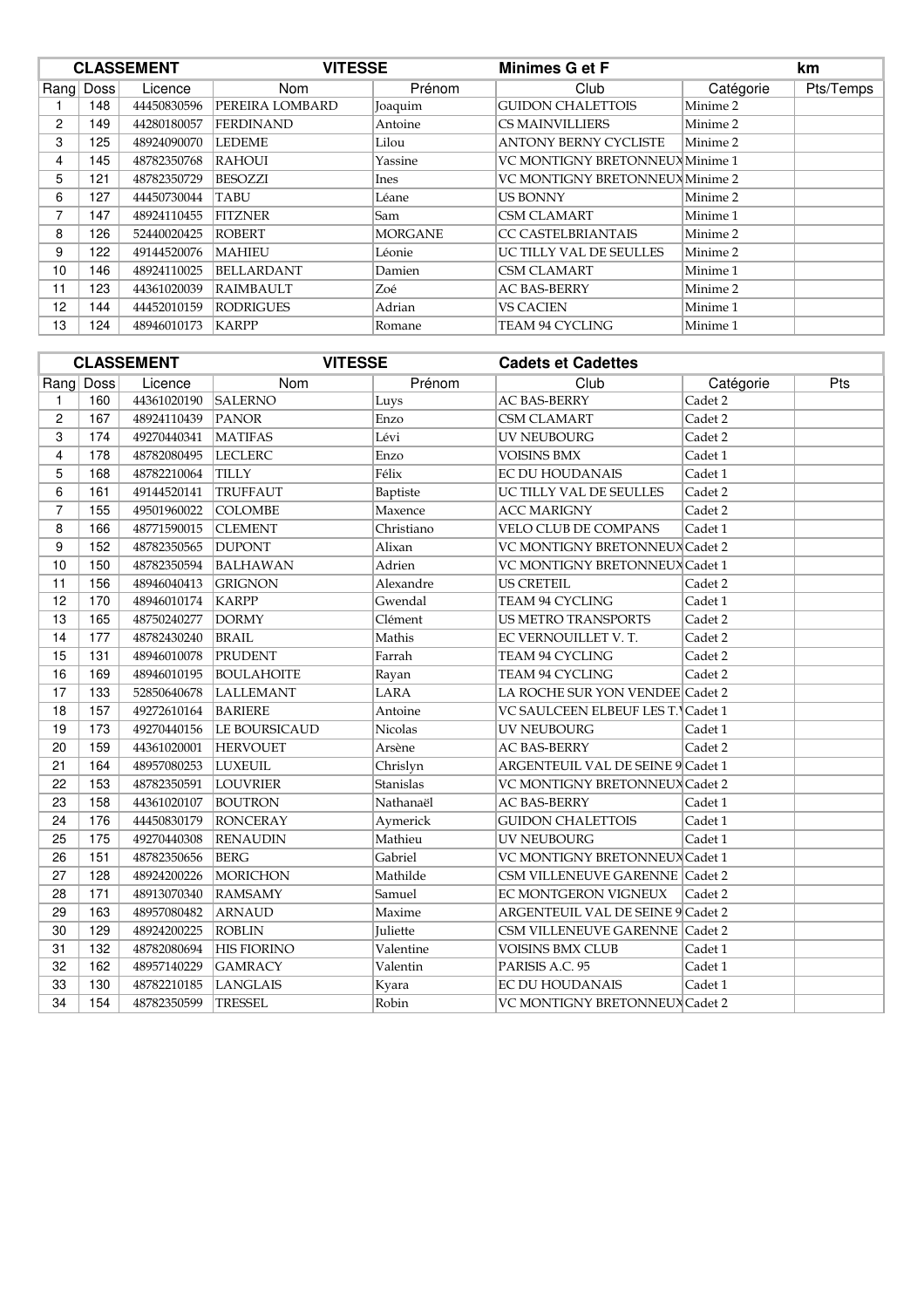|                |      | <b>CLASSEMENT</b> | <b>COURSE AUX POINTS</b> |                    | D1 - D2                            | 12,500              |            |
|----------------|------|-------------------|--------------------------|--------------------|------------------------------------|---------------------|------------|
|                |      |                   |                          |                    |                                    |                     |            |
| Rang           | Doss | Licence           | <b>Nom</b>               | Prénom             | Club                               | Catégorie           | <b>Pts</b> |
|                | 53   | 48913110181       | LAUR                     | Christophe         | <b>VC ETAMPES</b>                  | D1 Open             | 31         |
| 2              | 56   | 48935330010       | LIGER                    | Laurent            | ES STAINS-CYCLISME                 | D1                  | 29         |
| 3              | 51   | 48782350712       | <b>VENTURI</b>           | Gilles             | VC MONTIGNY BRETONNEUX D1 Open     |                     | 26         |
| 4              | 67   | 48957100157       | <b>AUTHOUART</b>         | Frédéric           | <b>AC VAL D'OISE</b>               | D2                  | 23         |
| 5              | 69   | 48750160064       | <b>MARTIGNOLE</b>        | Eric               | PARIS CYCLISTE OLYMPIQUE D1        |                     | 11         |
| 6              | 52   | 48782490002       | <b>LEBEAU</b>            | Thierry            | A.S. SAPEURS POMPIERS YVEI D1 Open |                     | 6          |
| $\overline{7}$ | 57   | 48935330203       | <b>MUSELET</b>           | Julien             | <b>ES STAINS-CYCLISME</b>          | D1                  | 5          |
| 8              | 60   | 44361020210       | <b>ASSADET</b>           | Alain              | <b>AC BAS-BERRY</b>                | D <sub>2</sub> Open | 2          |
| 9              | 59   | 47020690046       | <b>TANJON</b>            | Bruno              | EC VALLEE DE L`AISNE               | D1                  | 2          |
| 10             | 61   | 44361020026       | <b>HERVOUET</b>          | Eric               | <b>AC BAS-BERRY</b>                | D1 Open             |            |
| 11             | 58   | 48935330099       | <b>SIGER</b>             | <b>Jean Pierre</b> | ES STAINS-CYCLISME                 | D1 Open             |            |
| 12             | 63   | 44361020082       | <b>VIGNEAU</b>           | Bernard            | <b>AC BAS-BERRY</b>                | D2                  |            |
| 13             | 68   | 48782250014       | <b>AUVRAY</b>            | Ghislain           | CO BOIS D'ARCY                     | D1 Open             |            |
| 14             | 62   | 44361020041       | <b>MERY</b>              | Dominique          | <b>AC BAS-BERRY</b>                | D1 Open             |            |
| 15             | 50   | 48782350589       | RAT                      | Laurent            | <b>VC MONTIGNY BRETONNEUXD2</b>    |                     |            |
| 16             | 64   | 48782160073       | <b>ANDERSON</b>          | Dominique          | <b>EC VELIZY 78</b>                | D1                  |            |
| 17             | 66   | 48957400001       | <b>ROUSSEL</b>           | Laurent            | TEAM BIKE CYCLISTE SAINT FD1       |                     |            |
| 18             | 65   | 48782160037       | <b>BONNEAU</b>           | Eric               | <b>EC VELIZY 78</b>                | D2                  |            |
| 19             | 54   | 48913110200       | <b>SALOU</b>             | Cedrick            | <b>VC ETAMPES</b>                  | D1 Open             | $-20$      |
| 20             | 70   | 48924070013       | <b>MASSART</b>           | Frédéric           | <b>VC GARENNOIS</b>                | D1 Open             | $-20$      |
| 21             | 49   | 48782350590       | <b>MENDES</b>            | Dominique          | VC MONTIGNY BRETONNEUX D2          |                     | $-20$      |
| 22             | 55   | 48771140035       | FAHY                     | Cyril              | <b>IS FERTE GAUCHER</b>            | D2                  | $-20$      |

|                | <b>CLASSEMENT</b> |                   | <b>COURSE AUX POINTS</b> |                  | D3 - D4                         | 10,000 km      |                 |
|----------------|-------------------|-------------------|--------------------------|------------------|---------------------------------|----------------|-----------------|
|                | Rang Doss         | Licence           | <b>Nom</b>               | Prénom           | Club                            | Catégorie      | Pts             |
| 1              | 94                | 48788000169       | LAURENT                  | David            | LICENCE INDIVIDUELLE            | D <sub>3</sub> | 50              |
| $\overline{c}$ | 75                | 48782350725       | <b>GOBERT</b>            | Christophe       | VC MONTIGNY BRETONNEUX D3       |                | $\overline{25}$ |
| 3              | 74                | 48924010350       | <b>VANVYNCKT</b>         | Michel           | CSM PUTEAUX                     | D <sub>3</sub> | 22              |
| 4              | 93                | 49764670024       | PETIPAS                  | André            | <b>BARENTIN CYCLOSPORT</b>      | D3             | 21              |
| 5              | 77                | 48935330190       | PINON                    | Cédric           | ES STAINS-CYCLISME              | D <sub>3</sub> | 20              |
| 6              | 82                | 48782160111       | PIRIO                    | Yvan             | <b>EC VELIZY 78</b>             | D <sub>4</sub> | 20              |
| $\overline{7}$ | 90                | 44281100057       | <b>BARBOUX</b>           | Jean Marc        | <b>ES MAINTENON PIERRES</b>     | D <sub>3</sub> | 13              |
| 8              | 87                | 48957130060       | <b>BLAZUTTI</b>          | Dominique        | A. SOISY ENGHIEN LA BARRE D3    |                | 5               |
| 9              | 76                | 48782350061       | <b>ROCHEFORT</b>         | Cyril            | VC MONTIGNY BRETONNEUX D3       |                | $\mathbf{1}$    |
| 10             | 95                | 48924200108       | DA CRUZ                  | Aderito          | CSM VILLENEUVE LA GAREN D3      |                | $\mathbf{1}$    |
| 11             | 85                | 48924150038       | LE QUERE                 | Marcel           | COURBEVOIE SPORTS CYCLIS D4     |                |                 |
| 12             | 86                | 48924150009       | MUSELET                  | Christian        | COURBEVOIE SPORTS CYCLIS D4     |                |                 |
| 13             | 78                | 48924200228       | <b>DE SANCTIS</b>        | Luciano          | CSM VILLENEUVE GARENNE   D3     |                |                 |
| 14             | 81                | 48782160099       | <b>ADRIEN</b>            | <b>Jean Paul</b> | <b>EC VELIZY 78</b>             | D <sub>3</sub> |                 |
| 15             | 88                | 48771400052       | <b>BRIAND</b>            | Arnaud           | <b>VC BROU</b>                  | D <sub>4</sub> |                 |
| 16             | 92                | 44281100248       | <b>TROUVE</b>            | Guy              | <b>ES MAINTENON PIERRES</b>     | D <sub>4</sub> |                 |
| 17             | 84                | 48782280162       | <b>HEROIN</b>            | Cédric           | US MAULE CYCLISME               | D <sub>3</sub> |                 |
| 18             | 89                | 48771400044       | LE QUERNEC               | Yves             | <b>VC BROU</b>                  | D <sub>4</sub> |                 |
| 19             | 79                | 48924200211       | <b>MOYNET</b>            | Christophe       | CSM VILLENEUVE GARENNE D4       |                |                 |
| 20             | 91                | 44281100091       | <b>DUPIN</b>             | Claude           | <b>ES MAINTENON PIERRES</b>     | D <sub>4</sub> | $-16$           |
| 21             | 83                | 48782160094       | PLEAU                    | Joël             | <b>EC VELIZY 78</b>             | D <sub>4</sub> | $-20$           |
| 22             | 73                | 48924010066       | <b>PLAZA</b>             | Olivier          | <b>CSM PUTEAUX</b>              | D3             | ABD             |
|                |                   | <b>CLASSEMENT</b> | <b>SCRATCH</b>           |                  | Minimes G et F                  | 2,500          |                 |
|                | Rang Doss         | Licence           | Nom                      | Prénom           | Club                            | Catégorie      | Pts             |
| 1              | 126               | 52440020425       | <b>ROBERT</b>            | <b>MORGANE</b>   | CC CASTELBRIANTAIS              | Minime 2       |                 |
| $\overline{c}$ | 122               | 49144520076       | <b>MAHIEU</b>            | Léonie           | UC TILLY VAL DE SEULLES         | Minime 2       |                 |
| 3              | 145               | 48782350768       | <b>RAHOUI</b>            | Yassine          | VC MONTIGNY BRETONNEUX Minime 1 |                |                 |
| $\overline{4}$ | 148               | 44450830596       | PEREIRA LOMBARD          | Joaquim          | <b>GUIDON CHALETTOIS</b>        | Minime 2       |                 |
| 5              | 147               | 48924110455       | FITZNER                  | Sam              | CSM CLAMART                     | Minime 1       |                 |
| 6              | 149               | 44280180057       | FERDINAND                | Antoine          | CS MAINVILLIERS                 | Minime 2       |                 |
| $\overline{7}$ | 121               | 48782350729       | <b>BESOZZI</b>           | Ines             | VC MONTIGNY BRETONNEUX Minime 2 |                |                 |
| 8              | 127               | 44450730044       | <b>TABU</b>              | Léane            | <b>US BONNY</b>                 | Minime 2       |                 |
| 9              | 123               | 44361020039       | RAIMBAULT                | Zoé              | <b>AC BAS-BERRY</b>             | Minime 2       |                 |
| 10             | 125               | 48924090070       | <b>LEDEME</b>            | Lilou            | <b>ANTONY BERNY CYCLISTE</b>    | Minime 2       |                 |
| 11             | 146               | 48924110025       | <b>BELLARDANT</b>        | Damien           | <b>CSM CLAMART</b>              | Minime 1       |                 |
| 12             | 124               | 48946010173       | <b>KARPP</b>             | Romane           | TEAM 94 CYCLING                 | Minime 1       |                 |
| 13             | 144               | 44452010159       | <b>RODRIGUES</b>         | Adrian           | <b>VS CACIEN</b>                | Minime 1       |                 |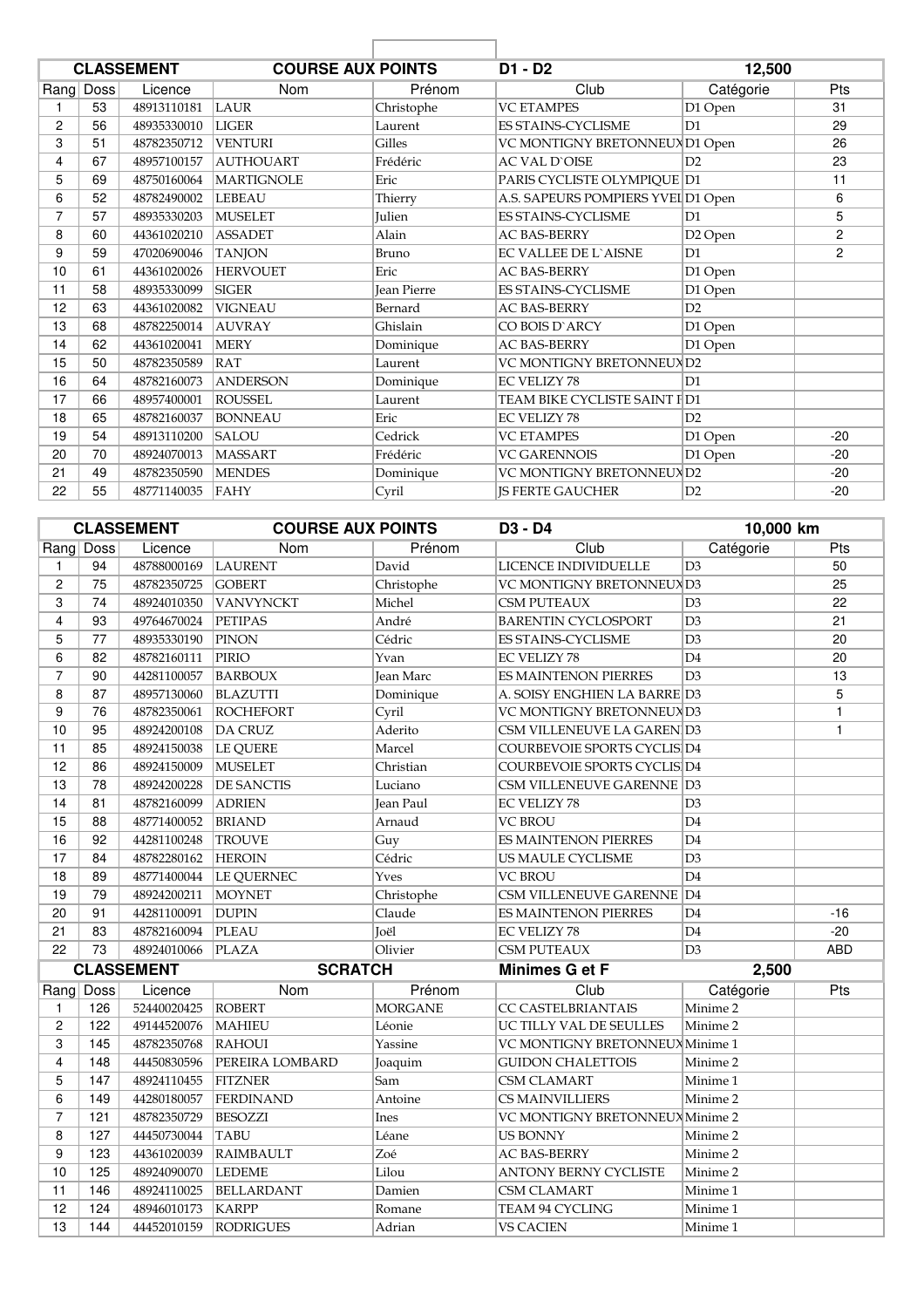|                |           | <b>CLASSEMENT</b> | <b>KEIRIN</b>  |            | <b>Cadets et Cadettes</b>      |           |            |
|----------------|-----------|-------------------|----------------|------------|--------------------------------|-----------|------------|
|                | Rang Doss | Licence           | Nom            | Prénom     | Club                           | Catégorie | <b>Pts</b> |
|                | 156       | 48946040413       | <b>GRIGNON</b> | Alexandre  | <b>US CRETEIL</b>              | Cadet 2   |            |
| $\overline{2}$ | 160       | 44361020190       | <b>SALERNO</b> | Luys       | <b>AC BAS-BERRY</b>            | Cadet 2   |            |
| 3              | 167       | 48924110439       | PANOR          | Enzo       | <b>CSM CLAMART</b>             | Cadet 2   |            |
| 4              | 152       | 48782350565       | <b>DUPONT</b>  | Alixan     | VC MONTIGNY BRETONNEUX Cadet 2 |           |            |
| 5              | 161       | 49144520141       | TRUFFAUT       | Baptiste   | UC TILLY VAL DE SEULLES        | Cadet 2   |            |
| 6              | 170.      | 48946010174       | <b>KARPP</b>   | Gwendal    | TEAM 94 CYCLING                | Cadet 1   |            |
| 7              | 155       | 49501960022       | <b>COLOMBE</b> | Maxence    | <b>ACC MARIGNY</b>             | Cadet 2   |            |
| 8              | 178       | 48782080495       | LECLERC        | Enzo       | <b>VOISINS BMX</b>             | Cadet 1   |            |
| 9              | 166       | 48771590015       | <b>CLEMENT</b> | Christiano | <b>VELO CLUB DE COMPANS</b>    | Cadet 1   |            |
| 10             | 168       | 48782210064       | TILLY          | Félix      | <b>EC DU HOUDANAIS</b>         | Cadet 1   |            |
| 11             | 150       | 48782350594       | BALHAWAN       | Adrien     | VC MONTIGNY BRETONNEUX Cadet 1 |           |            |
| 12             | 174       | 49270440341       | <b>MATIFAS</b> | Lévi       | <b>UV NEUBOURG</b>             | Cadet 2   |            |

|    |           | <b>CLASSEMENT</b> | <b>SCRATCH</b>    |                  | <b>Cadets et Cadettes</b>          | 5,000     |           |
|----|-----------|-------------------|-------------------|------------------|------------------------------------|-----------|-----------|
|    | Rang Doss | Licence           | Nom               | Prénom           | Club                               | Catégorie | Pts/Temps |
| 13 | 165       | 48750240277       | <b>DORMY</b>      | Clément          | <b>US METRO TRANSPORTS</b>         | Cadet 2   |           |
| 14 | 131       | 48946010078       | <b>PRUDENT</b>    | Farrah           | TEAM 94 CYCLING                    | Cadet 2   |           |
| 15 | 158       | 44361020107       | <b>BOUTRON</b>    | Nathanaël        | <b>AC BAS-BERRY</b>                | Cadet 1   |           |
| 16 | 159       | 44361020001       | <b>HERVOUET</b>   | Arsène           | <b>AC BAS-BERRY</b>                | Cadet 2   |           |
| 17 | 177       | 48782430240       | BRAIL             | Mathis           | EC VERNOUILLET V.T.                | Cadet 2   |           |
| 18 | 153       | 48782350591       | <b>LOUVRIER</b>   | <b>Stanislas</b> | VC MONTIGNY BRETONNEUX Cadet 2     |           |           |
| 19 | 169       | 48946010195       | <b>BOULAHOITE</b> | Rayan            | TEAM 94 CYCLING                    | Cadet 2   |           |
| 20 | 133       | 52850640678       | LALLEMANT         | LARA             | LA ROCHE SUR YON VENDEE Cadet 2    |           |           |
| 21 | 157       | 49272610164       | <b>BARIERE</b>    | Antoine          | VC SAULCEEN ELBEUF LES T. \Cadet 1 |           |           |
| 22 | 176       | 44450830179       | <b>RONCERAY</b>   | Aymerick         | <b>GUIDON CHALETTOIS</b>           | Cadet 1   |           |
| 23 | 151       | 48782350656       | <b>BERG</b>       | Gabriel          | VC MONTIGNY BRETONNEUX Cadet 1     |           |           |
| 24 | 163       | 48957080482       | <b>ARNAUD</b>     | Maxime           | ARGENTEUIL VAL DE SEINE 9 Cadet 2  |           |           |
| 25 | 162       | 48957140229       | <b>GAMRACY</b>    | Valentin         | PARISIS A.C. 95                    | Cadet 1   |           |
| 26 | 128       | 48924200226       | <b>MORICHON</b>   | Mathilde         | CSM VILLENEUVE GARENNE Cadet 2     |           |           |
| 27 | 171       | 48913070340       | <b>RAMSAMY</b>    | Samuel           | EC MONTGERON VIGNEUX               | Cadet 2   |           |
| 28 | 164       | 48957080253       | LUXEUIL           | Chrislyn         | ARGENTEUIL VAL DE SEINE 9 Cadet 1  |           |           |
| 29 | 130       | 48782210185       | LANGLAIS          | Kyara            | <b>EC DU HOUDANAIS</b>             | Cadet 1   |           |
| 30 | 154       | 48782350599       | TRESSEL           | Robin            | VC MONTIGNY BRETONNEUX Cadet 2     |           |           |
| 31 | 132       | 48782080694       | HIS FIORINO       | Valentine        | VOISINS BMX CLUB                   | Cadet 1   |           |
| 32 | 174       | 49270440341       | <b>MATIFAS</b>    | Lévi             | UV NEUBOURG                        | Cadet 2   | ABD       |

|    | <b>CLASSEMENT</b> |             | <b>OMNIUM</b>     |                | Minimes G et F                  |           | <b>km</b>  |  |
|----|-------------------|-------------|-------------------|----------------|---------------------------------|-----------|------------|--|
|    | Rang Doss         | Licence     | <b>Nom</b>        | Prénom         | Club                            | Catégorie | <b>Pts</b> |  |
|    | 148               | 44450830596 | PEREIRA LOMBARD   | Joaquim        | <b>GUIDON CHALETTOIS</b>        | Minime 2  | 114        |  |
| 2  | 149               | 44280180057 | <b>FERDINAND</b>  | Antoine        | <b>CS MAINVILLIERS</b>          | Minime 2  | 102        |  |
| 3  | 145               | 48782350768 | RAHOUI            | Yassine        | VC MONTIGNY BRETONNEUX Minime 1 |           | 98         |  |
| 4  | 125               | 48924090070 | <b>LEDEME</b>     | Lilou          | <b>ANTONY BERNY CYCLISTE</b>    | Minime 2  | 96         |  |
| 5  | 126               | 52440020425 | <b>ROBERT</b>     | <b>MORGANE</b> | <b>CC CASTELBRIANTAIS</b>       | Minime 2  | 96         |  |
| 6  | 127               | 44450730044 | TABU              | Léane          | <b>US BONNY</b>                 | Minime 2  | 92         |  |
| 7  | 121               | 48782350729 | <b>BESOZZI</b>    | Ines           | VC MONTIGNY BRETONNEUNMinime 2  |           | 92         |  |
| 8  | 147               | 48924110455 | <b>FITZNER</b>    | Sam            | <b>CSM CLAMART</b>              | Minime 1  | 86         |  |
| 9  | 122               | 49144520076 | <b>MAHIEU</b>     | Léonie         | UC TILLY VAL DE SEULLES         | Minime 2  | 80         |  |
| 10 | 146               | 48924110025 | <b>BELLARDANT</b> | Damien         | <b>CSM CLAMART</b>              | Minime 1  | 66         |  |
| 11 | 123               | 44361020039 | <b>RAIMBAULT</b>  | Zoé            | <b>AC BAS-BERRY</b>             | Minime 2  | 66         |  |
| 12 | 144               | 44452010159 | <b>RODRIGUES</b>  | Adrian         | <b>VS CACIEN</b>                | Minime 1  | 54         |  |
| 13 | 124               | 48946010173 | <b>KARPP</b>      | Romane         | TEAM 94 CYCLING                 | Minime 1  | 50         |  |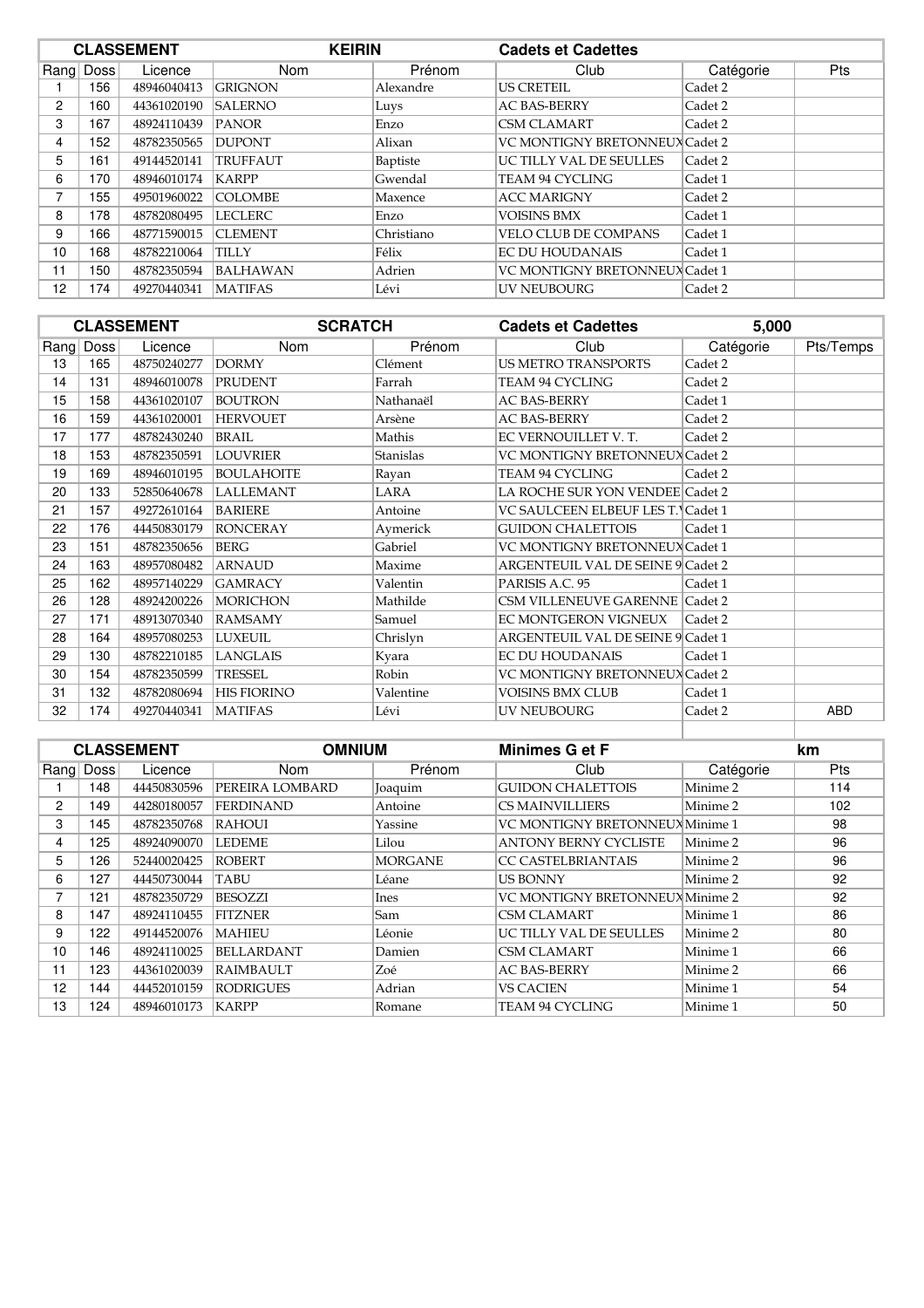|                |           | <b>CLASSEMENT</b> | <b>OMNIUM</b>      |                  | <b>Cadets et Cadettes</b>         |           | km             |
|----------------|-----------|-------------------|--------------------|------------------|-----------------------------------|-----------|----------------|
|                | Rang Doss | Licence           | Nom                | Prénom           | Club                              | Catégorie | <b>PTS</b>     |
| 1              | 160       | 44361020190       | <b>SALERNO</b>     | Luys             | <b>AC BAS-BERRY</b>               | Cadet 2   | 78             |
| $\overline{c}$ | 167       | 48924110439       | PANOR              | Enzo             | <b>CSM CLAMART</b>                | Cadet 2   | 74             |
| 3              | 161       | 49144520141       | <b>TRUFFAUT</b>    | Baptiste         | UC TILLY VAL DE SEULLES           | Cadet 2   | 62             |
| 4              | 178       | 48782080495       | <b>LECLERC</b>     | Enzo             | <b>VOISINS BMX</b>                | Cadet 1   | 60             |
| 5              | 156       | 48946040413       | <b>GRIGNON</b>     | Alexandre        | <b>US CRETEIL</b>                 | Cadet 2   | 60             |
| 6              | 152       | 48782350565       | <b>DUPONT</b>      | Alixan           | VC MONTIGNY BRETONNEUX Cadet 2    |           | 58             |
| $\overline{7}$ | 155       | 49501960022       | <b>COLOMBE</b>     | Maxence          | <b>ACC MARIGNY</b>                | Cadet 2   | 56             |
| 8              | 174       | 49270440341       | <b>MATIFAS</b>     | Lévi             | <b>UV NEUBOURG</b>                | Cadet 2   | 54             |
| 9              | 168       | 48782210064       | <b>TILLY</b>       | Félix            | <b>EC DU HOUDANAIS</b>            | Cadet 1   | 54             |
| 10             | 166       | 48771590015       | <b>CLEMENT</b>     | Christiano       | VELO CLUB DE COMPANS              | Cadet 1   | 50             |
| 11             | 170       | 48946010174       | <b>KARPP</b>       | Gwendal          | TEAM 94 CYCLING                   | Cadet 1   | 48             |
| 12             | 150       | 48782350594       | <b>BALHAWAN</b>    | Adrien           | VC MONTIGNY BRETONNEUX Cadet 1    |           | 42             |
| 13             | 165       | 48750240277       | <b>DORMY</b>       | Clément          | <b>US METRO TRANSPORTS</b>        | Cadet 2   | 32             |
| 14             | 131       | 48946010078       | PRUDENT            | Farrah           | <b>TEAM 94 CYCLING</b>            | Cadet 2   | 26             |
| 15             | 177       | 48782430240       | <b>BRAIL</b>       | Mathis           | EC VERNOUILLET V.T.               | Cadet 2   | 12             |
| 16             | 169       | 48946010195       | <b>BOULAHOITE</b>  | Rayan            | <b>TEAM 94 CYCLING</b>            | Cadet 2   | 14             |
| 17             | 158       | 44361020107       | <b>BOUTRON</b>     | Nathanaël        | AC BAS-BERRY                      | Cadet 1   | 13             |
| 18             | 159       | 44361020001       | <b>HERVOUET</b>    | Arsène           | <b>AC BAS-BERRY</b>               | Cadet 2   | 12             |
| 19             | 133       | 52850640678       | <b>LALLEMANT</b>   | LARA             | LA ROCHE SUR YON VENDEE Cadet 2   |           | 10             |
| 20             | 157       | 49272610164       | <b>BARIERE</b>     | Antoine          | VC SAULCEEN ELBEUF LES T. Cadet 1 |           | $\overline{7}$ |
| 21             | 153       | 48782350591       | <b>LOUVRIER</b>    | <b>Stanislas</b> | VC MONTIGNY BRETONNEUX Cadet 2    |           | $\overline{7}$ |
| 22             | 173       | 49270440156       | LE BOURSICAUD      | Nicolas          | <b>UV NEUBOURG</b>                | Cadet 1   | 5              |
| 23             | 164       | 48957080253       | LUXEUIL            | Chrislyn         | ARGENTEUIL VAL DE SEINE 9 Cadet 1 |           | 2              |
| 24             | 176       | 44450830179       | <b>RONCERAY</b>    | Aymerick         | <b>GUIDON CHALETTOIS</b>          | Cadet 1   | $\overline{c}$ |
| 25             | 151       | 48782350656       | <b>BERG</b>        | Gabriel          | VC MONTIGNY BRETONNEUX Cadet 1    |           | $\overline{2}$ |
| 26             | 128       | 48924200226       | <b>MORICHON</b>    | Mathilde         | CSM VILLENEUVE GARENNE Cadet 2    |           | $\overline{c}$ |
| 27             | 171       | 48913070340       | <b>RAMSAMY</b>     | Samuel           | <b>EC MONTGERON VIGNEUX</b>       | Cadet 2   | $\overline{2}$ |
| 28             | 163       | 48957080482       | <b>ARNAUD</b>      | Maxime           | ARGENTEUIL VAL DE SEINE 9 Cadet 2 |           | $\overline{2}$ |
| 29             | 129       | 48924200225       | <b>ROBLIN</b>      | Juliette         | CSM VILLENEUVE GARENNE Cadet 2    |           | $\overline{2}$ |
| 30             | 132       | 48782080694       | <b>HIS FIORINO</b> | Valentine        | <b>VOISINS BMX CLUB</b>           | Cadet 1   | $\overline{2}$ |
| 31             | 162       | 48957140229       | <b>GAMRACY</b>     | Valentin         | PARISIS A.C. 95                   | Cadet 1   | $\overline{c}$ |
| 32             | 130       | 48782210185       | LANGLAIS           | Kyara            | <b>EC DU HOUDANAIS</b>            | Cadet 1   | $\overline{2}$ |
| 33             | 154       | 48782350599       | <b>TRESSEL</b>     | Robin            | VC MONTIGNY BRETONNEUX Cadet 2    |           | $\overline{2}$ |
| 34             | 175       | 49270440308       | <b>RENAUDIN</b>    | Mathieu          | <b>UV NEUBOURG</b>                | Cadet 1   | <b>ABD</b>     |

| <b>CLASSEMENT</b> |           |             | <b>OMNIUM</b>     |                    | D1 - D2                            |                     |                |
|-------------------|-----------|-------------|-------------------|--------------------|------------------------------------|---------------------|----------------|
|                   | Rang Doss | Licence     | Nom               | Prénom             | Club                               | Catégorie           | <b>Pts</b>     |
|                   | 53        | 48913110181 | <b>LAUR</b>       | Christophe         | <b>VC ETAMPES</b>                  | D1 Open             | 69             |
| $\overline{c}$    | 51        | 48782350712 | <b>VENTURI</b>    | Gilles             | VC MONTIGNY BRETONNEUXD1 Open      |                     | 62             |
| 3                 | 56        | 48935330010 | <b>LIGER</b>      | Laurent            | <b>ES STAINS-CYCLISME</b>          | D1                  | 59             |
| 4                 | 69        | 48750160064 | <b>MARTIGNOLE</b> | Eric               | PARIS CYCLISTE OLYMPIQUE D1        |                     | 52             |
| 5                 | 67        | 48957100157 | <b>AUTHOUART</b>  | Frédéric           | <b>AC VAL D'OISE</b>               | D2                  | 37             |
| 6                 | 57        | 48935330203 | <b>MUSELET</b>    | Julien             | <b>ES STAINS-CYCLISME</b>          | D1                  | 37             |
| 7                 | 58        | 48935330099 | <b>SIGER</b>      | <b>Jean Pierre</b> | ES STAINS-CYCLISME                 | D1 Open             | 34             |
| 8                 | 60        | 44361020210 | <b>ASSADET</b>    | Alain              | <b>AC BAS-BERRY</b>                | D <sub>2</sub> Open | 28             |
| 9                 | 59        | 47020690046 | <b>TANJON</b>     | Bruno              | <b>EC VALLEE DE L'AISNE</b>        | D1                  | 28             |
| 10                | 52        | 48782490002 | LEBEAU            | Thierry            | A.S. SAPEURS POMPIERS YVEI D1 Open |                     | 26             |
| 11                | 68        | 48782250014 | <b>AUVRAY</b>     | Ghislain           | CO BOIS D'ARCY                     | D1 Open             | 25             |
| 12                | 65        | 48782160037 | <b>BONNEAU</b>    | Eric               | <b>EC VELIZY 78</b>                | D2                  | 22             |
| 13                | 61        | 44361020026 | <b>HERVOUET</b>   | Eric               | <b>AC BAS-BERRY</b>                | D1 Open             | 18             |
| 14                | 63        | 44361020082 | <b>VIGNEAU</b>    | Bernard            | <b>AC BAS-BERRY</b>                | D2                  | 16             |
| 15                | 62        | 44361020041 | MERY              | Dominique          | <b>AC BAS-BERRY</b>                | D1 Open             | 12             |
| 16                | 50        | 48782350589 | RAT               | Laurent            | <b>VC MONTIGNY BRETONNEUX D2</b>   |                     | 10             |
| 17                | 66        | 48957400001 | <b>ROUSSEL</b>    | Laurent            | TEAM BIKE CYCLISTE SAINT F D1      |                     | 8              |
| 18                | 64        | 48782160073 | <b>ANDERSON</b>   | Dominique          | <b>EC VELIZY 78</b>                | D1                  | $\overline{c}$ |
| 19                | 49        | 48782350590 | <b>MENDES</b>     | Dominique          | <b>VC MONTIGNY BRETONNEUXD2</b>    |                     | $-14$          |
| 20                | 54        | 48913110200 | <b>SALOU</b>      | Cedrick            | <b>VC ETAMPES</b>                  | D1 Open             | $-16$          |
| 21                | 70        | 48924070013 | <b>MASSART</b>    | Frédéric           | <b>VC GARENNOIS</b>                | D1 Open             | $-19$          |
| 22                | 55        | 48771140035 | FAHY              | Cyril              | <b>JS FERTE GAUCHER</b>            | D2                  | $-19$          |